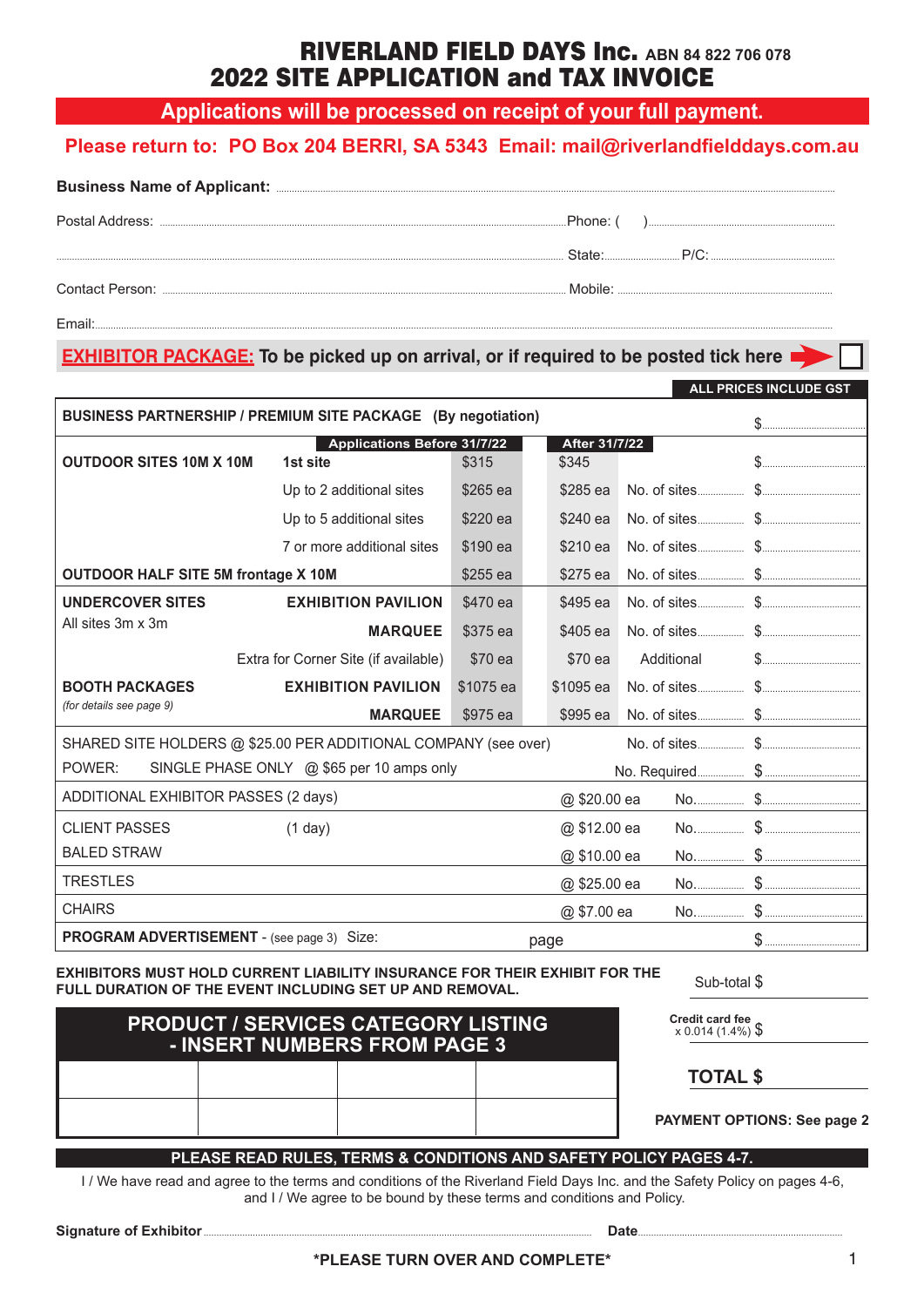| <b>PAYMENT OPTIONS</b>          |                     |                                                  |                                    |
|---------------------------------|---------------------|--------------------------------------------------|------------------------------------|
| <b>CHEQUE</b><br>No.            |                     | <b>DIRECT DEBIT</b>                              | <b>CREDIT CARD</b>                 |
| <b>DIRECT DEBIT TO: BANK SA</b> | <b>BSB: 105-062</b> | Account: 028 942 640                             | <b>Reference: (Applicant Name)</b> |
| Name on card.                   |                     |                                                  |                                    |
|                                 |                     |                                                  |                                    |
|                                 |                     | A Credit Card payment surcharge of 1.4% applies. |                                    |

## **ADDITIONAL INFORMATION**

#### **EXHIBITOR PACKAGES**

**Your Package, with passes, will be held for collection on your arrival, or at your request posted to you. Tick the box at the head of the Site Application form if you require it to be posted out.** 

**Please provide the following information, which will assist in arranging and servicing any field day site:- NAME TO APPEAR IN PROGRAM** *(if different from applicant name)***:**

**NAME OF SHARED SITE HOLDERS FOR PROGRAM LISTING:** *(If more - please supply list)*

**1**....................................................................................................................................................................................................................................................................................................................

#### **YOUR PRODUCTS/ SERVICES**

Please give a brief list/description of the type of product/equipment that you will be displaying on your site. This is important to assist us in providing optimum site location for your display.

.......................................................................................................................................................................................................................................................................................................................

**2**....................................................................................................................................................................................................................................................................................................................

....................................................................................................................................................................................................................................................................................................................... .......................................................................................................................................................................................................................................................................................................................

#### **MACHINERY & PRODUCT DEMONSTRATIONS**

Machinery and product demonstrations are permitted on your site provided they meet strict safety standards. The committee must be advised if you intend to conduct site demonstrations. The committee reserves the right to refuse or stop any demonstration if deemed to be unsafe.

....................................................................................................................................................................................................................................................................................................................... ....................................................................................................................................................................................................................................................................................................................... .......................................................................................................................................................................................................................................................................................................................

#### **CHILDREN'S FIELD DAYS SAFARI**

page 10 for more information.

Please tick if you would be interested. Please refer to page 9 for more information.

**GOODS PICK UP SERVICE (FREE SERVICE)** Please tick the box if you want to participate or would like more information. Please refer to

#### **BUSINESS PARTNERSHIP - A PROMOTION OPPORTUNITY**

Please tick if you would like to participate. Please refer to page 9 for more information.

**DETAILS OF ANY COMPETITION OR GAMES** *(refer condition 13 on page 5)* Please give a brief description.

#### **OTHER SPECIAL REQUIREMENTS.......**

#### **WASTE MANAGEMENT**

The Riverland Field Days Committee has adopted a policy of Zero Waste at the Field Days. This means that we aim to recycle as much waste generated during the event as possible.

.......................................................................................................................................................................................................................................................................................................................

....................................................................................................................................................................................................................................................................................................................... .......................................................................................................................................................................................................................................................................................................................

We will place receptacles around the site for various types of waste, and ask that you assist us by carefully disposing your waste, eg cardboard, paper etc, appropriately. Cardboard boxes must be collapsed**.** There will be a cardboard pick up service before and after the event.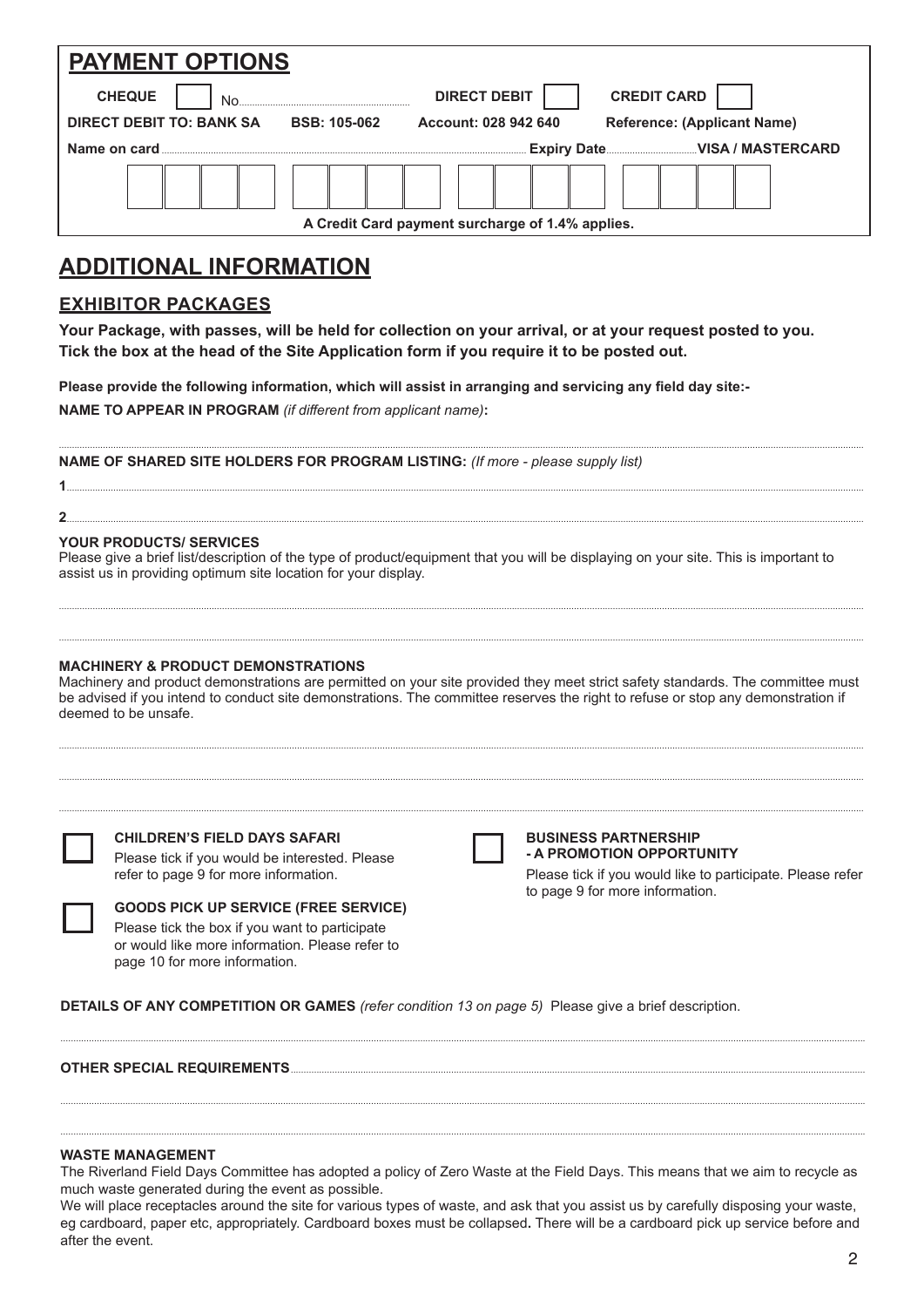## BOOK YOUR OFFICIAL PROGRAM ADVERTISEMENT HERE ALL PROGRAM ADVERTISEMENTS ARE TO BE PLACED WITH THE RIVER WITH THE RIVER WITH THE RIVER. IN THE RIVER OF RIVE SE TOOR OFFICINE FROMANNIN ADVENTIOEINENT HE YOUR SITE APPLICATION. BOOK YOUR OFFICIAL PROGRAM ADVERTISEMENT HERE

ALL PROGRAM ADVERTISEMENTS ARE TO BE PLACED WITH THE RIVERLAND FIELD DAYS BY SELECTING YOUR OPTION FROM THE RATES LIST BELOW AND ADDING IT TO YOUR SITE APPLICATION. The distributies throughout the Riverland Region - to every household in all towns, and towns, and towns, and towns, and towns, and towns, and towns, and towns, and towns, and towns, and towns, and towns, ALL PROGRAM ADVERTISEMENTS ARE TO BE PLACED WITH THE RIVERLAND FIELD DAYS

This is an excellent opportunity to promote your business. There is an affordable option for everyone! The The Official Program will be distributed throughout the Riverland Region and into the rural areas of the Sunraysia (Mildura), Barossa, Mallee and Mid North regions prior to the Field Days, at the entry gates This is an excellent opportunity to promote your business. There is an affordable option for everyone! during the Field Days and on the Field Days website - www.riverlandfielddays.com.au

| COST \$ |
|---------|
| 1750    |
| 1750    |
| 2000    |
| 1550    |
| 1350    |
| 950     |
| 675     |
|         |

Advertisements to be forwarded by email or on disk and may be in Word or PDF format to admin@riverlandfielddays.com.au by end of July.

Advertising space will be allocated on a first come first served basis however we will do everything we can to accommodate your re Advertising space will be allocated on a first come first served basis however we will do everything we can accommodate your requirements. to accommodate your requirements.

Whilst every effort will be made to ensure advertisements will be correct at the time of publication which court will be made to ensure advertisements will be correct at the time of publication.<br>The nublichers and producers of the program will not be held liable for any inaccuracies **publishers and producers of the program will not be held liable for any inaccuracies. the publishers and producers of the program will not be held liable for any inaccuracies. Whilst every effort will be made to ensure advertisements will be correct at the time of publication,** 

# **WHOMADE EXECUTES WILL BE MADE TO MADE THE MADE THE MADE TO PUBLICATE ADDERS PRODUCT / SERVICES CATEGORY LIST** Counter page colour<br>
advertisements to be forwarded by email or on disk and may be in Word or PDF format to<br>
administratorial place to the format plant connellest specifies are will be allocated on a first come first serve

**PRODUCT Select for your Business for inclusion in the Official Program Listing<br>1. Agricultural Machinery | 117. Engineering Services | 132. Real Estate** 

- **101. Agricultural Machinery**  101. Agricultural Machinery
- **102. Arts and Crafts** 102. Arts and Crafts
- **101. Agricultural Machinery 103. Auto Supplies Fuel, Tyes etc** 103. Auto Supplies Fuel, Tyres etc
- 104. Banking, Finance, Insurance
- **105. Boating, Marine & Fishing**
- **104. Banking, Finance, Insurance 106. Caravan & Camping** 106. Caravan & Camping
- **105. Boating, Marine & Fishing 107. Cars & Utes** 107. Cars & Utes
- 108. Chemicals / Fertilisers
- 109. Clothing & Accessories
- **110. Community Services**
- **109. Clothing & Accessories 111. Communication Equipment** 111. Communication Equipment
- **110. Community Services 112. Computers & Office Supplies** 112. Computers & Office Supplies
- **111. Communication Equipment 113. Earthmoving** 113. Earthmoving
- **112. Computers & Office Supplies 114. Education** 114. Education
- **115. Electrical & Home Appliances**
- **114. Education 116. Employment Services** 116. Employment Services
- **117. Engineering Services** 117. Engineering Services
- **Select for your Business for inclusion in the Official Program Listing 118. Environmental Services** 118. Environmental Services
	- **117. Engineering Services 119. Food, Snacks, Condiments** 119. Food, Snacks, Condiments
	- **118. Environmental Services 120. Furniture Indoor & Outdoor** 120. Furniture Indoor & Outdoor
	- **119. Food, Snacks, Condiments 121. Garden Supplies** 121. Garden & Landscape Suppliers
	- **120. Furniture Indoor & Outdoor 122. Government Depts.,**  122. Government Depts, **121. Garden Supplies Agencies / Political Parties** Agencies / Political
	- **122. Government Depts., 123. Grower and Industry Services** 123. Grower and Industry Services
	- *Agencies Containmental Political* **123. Grower and Industrial Industrial Contract of Texas Industrial Industrial Contract of Texas Industrial Ind 124. Health & Beauty** 124. Health & Beauty
	- **124. Home improvement 125. Home Improvements** 125. Home Improvement & Builders
	- **125. Home Improvements 126. Homeware** 126. Homeware
	- **126. Homeware** 127. Leisure and Entertainment **128. Inc. 128. Inc. 128.** Inc.
	- **127. Leisure and Entertainment** 128. Irrigation **129. Media Services**
	- **128. Irrigation 130. Motorbikes & Lawn Mowers** 129. Media Services
	- **129. Media Services 131. Orchard Machinery,**  130. Motorbikes & Lawn Mowers
	- 131. Orchard Machinery Equipment
- **132. Real Estate** 132. Real Estate
- **133. Refrigeration &**  133. Refrigeration & Coolrooms
- 134. Safety Equipment
- **135. Security Systems**
- 136. Sheds, Garages, Carports
- **134. Safety Equipment** 137. Solar Power
- **135. Security Systems Carports** 138. Sport & Recreation **136. Sheds, Garages,**
- **137. Sport & Recreation** 139. Tanks
- **137. Sport & Recreation 138. Tanks** 140. Tourism
- **138. Tanks 139. Tourism 140. Tools - Hand, power,**  141. Tools - Hand, Power Workshop
- **139. Tourism** 142. Tractors & Forklifts
- **140. Tools Hand, power, 141. Tractors & Forklifts** 143. Trucks & Transport
- 144. Wineries / Wine Making
- 145. 4WD Vehicles & Accessories

**144. 144. 144. 144.** 

#### **116. Employment Services** ALL ADVERTISEMENT COPY MUST BE FORWARDED BY 31<sup>st</sup> JULY 2022

**131. Orchard Machinery,**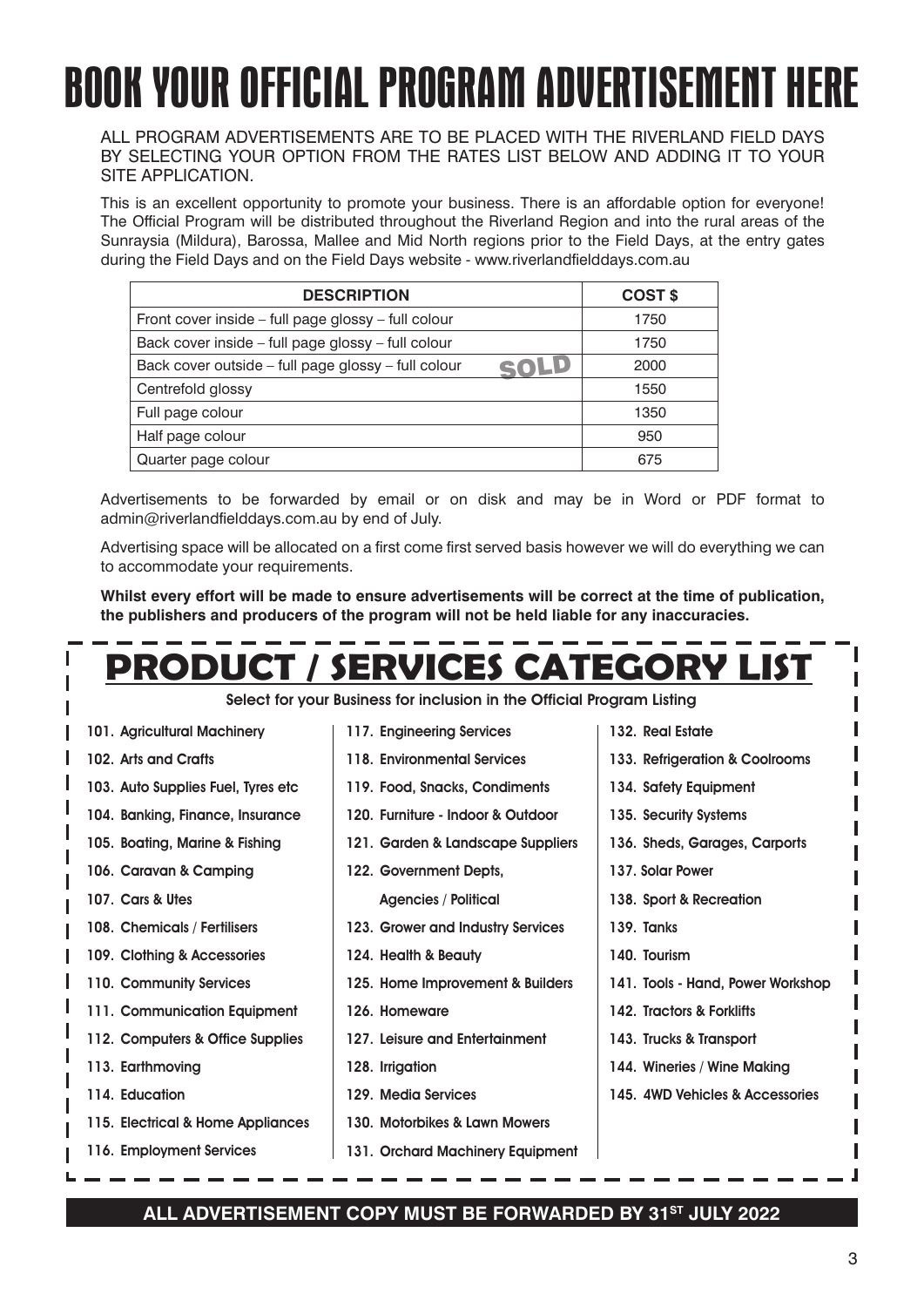# **THE RIVERLAND FIELD DAYS SAFETY POLICY**

## *Exhibitor Safety Responsibilities*

- The Exhibitor at all times shall exercise all necessary precautions and due care; and shall be responsible for the safety of the public, employees and personnel engaged in the operation of their exhibit site; and the conditions under which the event is conducted.
- The Exhibitor shall comply with all relevant statutory requirements, including test and tag electrical compliance, and directions given by the Riverland Field Days Site Safety Coordinator.
- The Exhibitor shall promptly report to the Site Safety Coordinator all accidents, incidents and personnel injury. The Site Safety Coordinator may request an incident/accident report which must be provided within 48 hours.
- The Exhibitor shall implement a site specific Safety Management Plan in compliance with the WH&S Act and Regulations; and must complete the Site Safety Plan & Hazard Audit List provided by the Riverland Field Days, or business equivalent, which must be returned to the Manager.
- The Exhibitor is responsible for ensuring that any marquee or other temporary structure placed on their site is erected correctly in accordance with the manufacturer's specifications for safe and secure erection; and in accordance with any Australian Standards; and industry safe practice.
- The Exhibitor shall ensure that there is no movement of any vehicle under the control/supervision of the exhibitor on any part of the field days site, during public access hours.

# *Exhibitor Safety Management Plan*

Each Exhibitor is required to provide a safety management plan by completing the Site Safety Plan & Hazard Audit List, which address the following:-

- 1. Safety management responsibilities within the Exhibitor's organisation which addresses the following:
	- 1.1. Maintaining up-to-date Work Health & Safety practices and procedures within the Exhibitors organisation.
	- 1.2. The identification and evaluation of site specific WH&S hazards through the completion of the Site Safety Plan & Hazard Audit List.
	- 1.3. Ensure training and safe operation of all equipment, plant and materials used on the site.
	- 1.4. The management of on site works, hazard warnings, and of accident and emergency procedures.
	- 1.5. Protection of the public on or near the site; and ensuring safe work by all contractors on the site.
	- 1.6. The provision of First Aid equipment as appropriate to the activities on the site.
- 2. In the development of a Site Safety Plan, consideration to be given but not limited to:- machinery operation, machinery guards, safe access, traffic control, working at heights, hazardous substances, use of electrical compliant equipment and appliances.
- 3. The identification of WH&S hazards on site and compiling of Job Safety Analysis for each hazard; including Standard Operation Procedures to manage each hazard.
- 4. If the Site Safety Management Plan, in the Site Safety Coordinator's opinion, does not adequately fulfil the site requirements, all activities shall cease until the Plan has been revised to meet the requirements.

# *SPECIAL TERMS & CONDITIONS FOR THE 2022 FIELD DAYS*

- 1. The Exhibitor acknowledges that, in relation to the coronavirus [Covid-19], there are current Government restrictions applying to public gatherings, which may still apply at the time of the event. The Exhibitor further acknowledges and agrees that it may be necessary for the Committee to cancel or postpone the event in accordance with any Government bans/restrictions and/or recommendations and that the Committee shall not be liable to the Exhibitor for any compensation or claim for damages on the grounds of loss of profit or otherwise in respect of such cancellation or postponement.
- 2. The Committee shall use its best endeavours to notify Exhibitors whether the event has been cancelled or postponed by email and notification on our website and facebook page.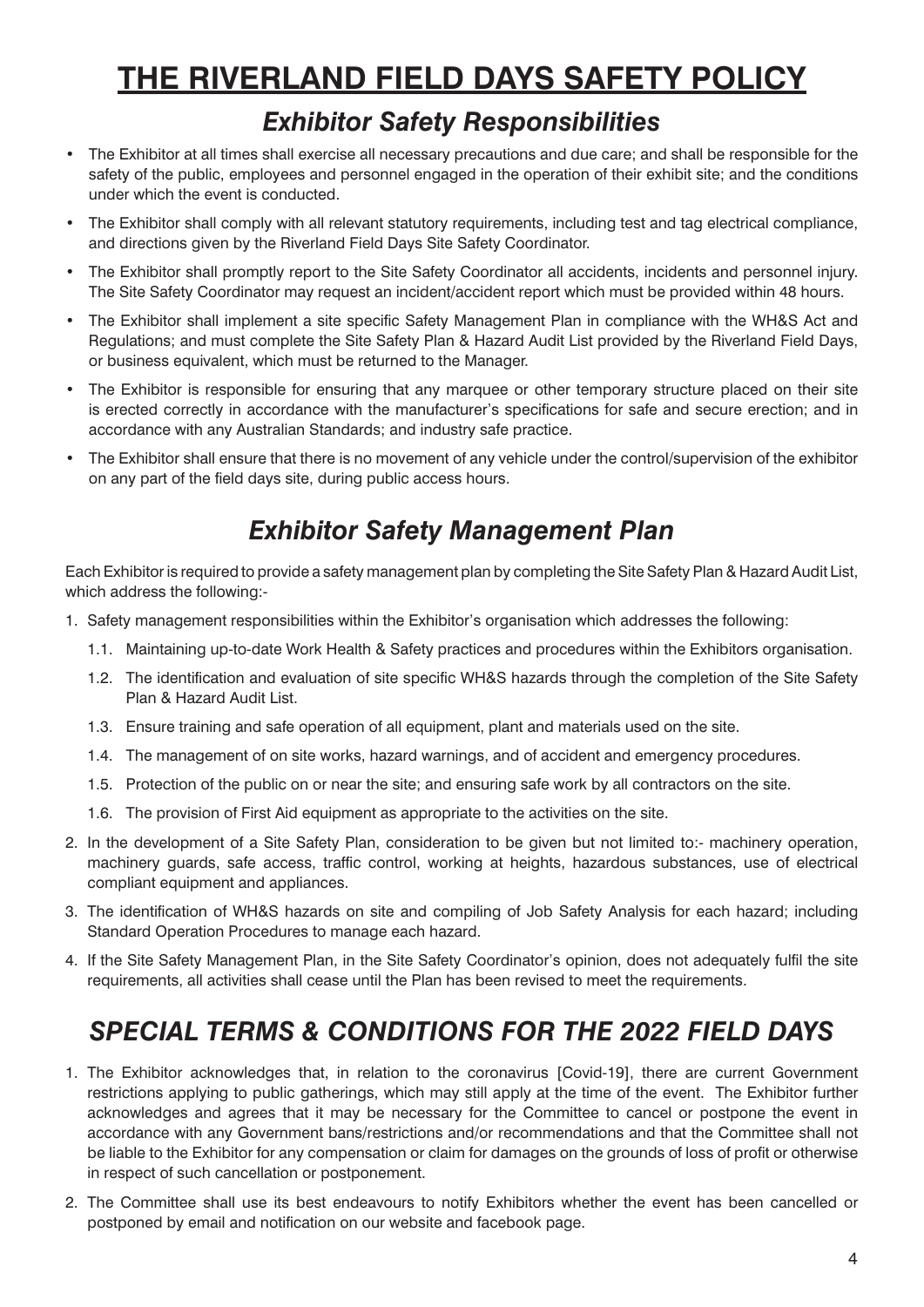## **TERMS & CONDITIONS FOR THE 2022 FIELD DAYS** RIVERLAND FIELD DAYS INC.

- 1. Payment of the full site fees must be made when lodging the Site Application.
- 2. EXHIBITORS MUST HOLD CURRENT LIABILITY INSURANCE FOR THEIR EXHIBIT FOR THE DURATION OF THE EVENT INCLUDING SETTING UP AND REMOVAL.
- 3. The use of amplifiers and loud speakers is strictly prohibited, except with the permission of the Committee. The Committee reserves the right to confiscate PA / loud speaker equipment for the duration of the Field Days in the event that the Exhibitor fails to comply with Committee direction.
- 4. The Committee reserves the right to regulate or stop the use of machinery and equipment on static display sites which produce excessive noise or any form of nuisance or inconvenience to other Exhibitors or the public.
- 5. The Committee of the Field Days shall have the power to enter the site area at any time and remove any exhibits, articles, signage, picture or printed matter which in their opinion may cause injury or damage or may be a cause of offence to the public or the officials of the Committee.
- 6. Except with the written consent previously obtained of the committee, the Exhibitor shall not assign or sub-let or part with the possession of the whole or any part of the site or purport so to do.
- 7. The Exhibitor is responsible for the condition of the site covered by this Contract for the duration of the Riverland Field Days and upon completion of the Field Days the Exhibitor shall clean all parts of the area affected by the Exhibitor's presence thereon to the satisfaction of the Committee.
- 8. The Exhibitor accepts all responsibility for and shall hold the Committee indemnified against any death, injury, damage or loss to any person, persons or property howsoever arising and whether at or in consequence of the Field Days by reason of any act, omission or neglect of the Exhibitor or arising out of the transport, installation, use or demonstration of any machinery, implement, apparatus, static display or stand AND the Exhibitor hereby undertakes to faithfully conform with any regulations, bylaws or ordinances made under such Acts of Parliament or by any Government, Semi Government or Local Government Authority duly authorised to make regulations, by-laws or ordinances in connection herewith.
- 9. The Committee shall not be liable for any loss of or damage to the Exhibitor's property whilst on the said area. Security of the Exhibitor's property or display shall be the responsibility of Exhibitor. There shall be no access to Exhibitor's sites after 5.30 p.m. Wednesday, Thursday and Friday from which time security patrols arranged by the Committee will operate.
- 10. If the Committee should find it necessary or expedient to cancel or postpone the Riverland Field Days, this Contract shall cease to operate upon notice to that effect, signed by the Manager served on the Exhibitor by handing it to him personally, by electronic means or by posting it to him in a prepaid envelope or wrapper at the address herein mentioned or at the option of the Committee by handing or offering it to any person who appears or is thought by the Manager to be an employee, agent or partner of the Exhibitor and the Committee shall not be liable to the Exhibitor for any compensation whether on the grounds of loss of profits or otherwise in respect of such cancellation or postponement and the Exhibitor shall not be entitled to any refund or payment of any money paid by the Exhibitor in relation to this application.
- 11. New equipment only may be displayed for sale unless approved by the committee. Used equipment of the current model may be brought on the site only for use in demonstration.
- 12. No holes to be dug without Committee approval.
- 13. The Exhibitor shall not conduct (or suffer to be conducted) on the Field Days site any competition or game without authority of the Committee.
- 14. The Committee reserves the right to amend operating conditions as specified.
- 15. Livestock shall only be permitted on the area by prior arrangement with the Committee.
- 16. The Committee reserves the right to re-allocate any site which is not occupied by 9 a.m. on the Friday, being the first day of the Field Days.
- 17. EXHIBITORS PLEASE NOTE: Exhibitors will NOT be permitted to camp on site.
- 18. A speed limit of 10 kilometres per hour shall apply at all times within the confines of the said Exhibitor area.

(Continued on next page)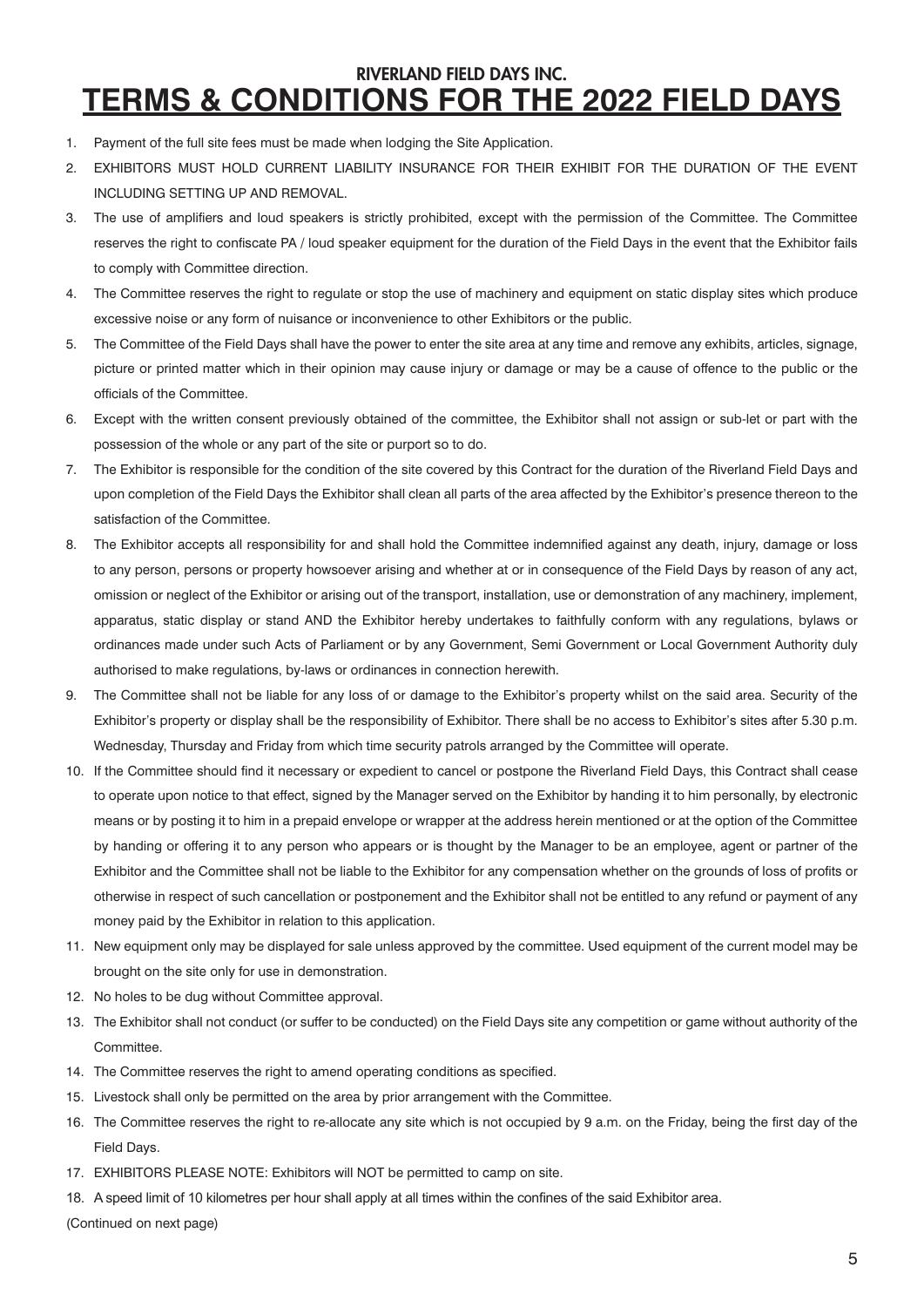#### **CONDITIONS cont.**

- 19. Sale of alcoholic drinks within the confines of the said area is prohibited except with the approval of the Committee and the required liquor licence. No Exhibitor shall be permitted to infringe the rights of the Field Day official caterers.
- 20. The Committee reserves the right to cancel this Contract and to retain any money paid in relation thereto if there is, in the opinion of the Committee, any infringement of any of these conditions and/or if the Exhibitor does not occupy the space at the commencement of and during the full period of the said Riverland Field Days.
- 21. Exhibitors are NOT to vacate sites before 5 p.m. on the Saturday of the Field Days. Exit procedures will be co-ordinated by Committee. There shall be no movement of any vehicle on any part of the field days site during the public access hours of the field days except with the approval of the Committee.
- 22. The Committee reserves the right, in its absolute discretion, to cancel or suspend the operation of this Contract if in the opinion of the Committee the Exhibitor has breached any of the conditions of this Contract or the Exhibitor has acted, in the opinion of the Committee, in an illegal or offensive manner towards other Exhibitors or patrons of the Field Days ("the conduct"). In the event of the conduct occurring prior to the commencement of the Field Days the Committee shall give notice of any such cancellation or suspension pursuant to Clause 10 herein. In the event of the conduct occurring during the Field Days the Committee shall give notice of such cancellation or suspension in writing by handing or offering such notice to any person who in the Committee Manager's opinion appears to be an employee, agent, partner or proprietor of the Exhibitor. In the event of cancellation or suspension, the Committee shall not be liable to pay to the Exhibitor any compensation whether on the ground of loss of profit or otherwise or any refund of any payment made by the Exhibitor in relation to this Contract.
- 23. The Committee will remove (unless negotiated) any structure or part thereof or any plant or equipment which is or has been erected or placed upon the area and remains 7 days after the completion of The Riverland Field Days and the Exhibitor shall pay a storage fee of \$100 per item per week or part thereof. An opening fee of \$200 applies from 7 days after the event. When it is necessary to charge a storage fee, the future attendance by that Exhibitor will be in jeopardy.

The Committee shall have the right to sell by public auction or private treaty any item remaining after 30 days.

- 24. If an Exhibitor, having made a site application and paid the site fees, then cancels the site booking or does not appear at the respective field days the Committee is under no obligation to refund all or any part of the site fees paid. The Committee may, in its absolute discretion, grant a refund which will not be made until after the event.
- 25. Exhibitors are to be responsible for all persons on their stand being aware of the conditions listed herein, additional copies are available from the Manager.
- 26. NO EXHIBITOR VEHICLE SHALL MOVE ON THE FIELD DAYS SITE AFTER 9AM AND BEFORE 5PM ON BOTH DAYS. The Field Days Committee has a responsibility for the safety of the many pedestrians on the site. Accordingly, Exhibitor's vehicles ARE NOT PERMITTED to enter the site or move within the site for packing up until 5pm on the last day.
- 27. Pegs and stakes MUST NOT be driven into the services strip (at the rear of all sites). Repair to any damage to services caused by not complying with this condition will be charged to the Exhibitor.
- 28. The driver of any vehicle within the Field Day site must hold the required drivers licence for the respective vehicle.
- 29. The Field Days are conducted by Riverland Field Days Inc., a body corporate pursuant to the provisions of the Associations Incorporation Act. All rights and obligations which arise under these conditions or in relation to the Field Days shall be enforceable by or against the Riverland Field Days Inc. and shall function through its Committee.
- 30. NO PETS ALLOWED ON THE FIELD DAYS GROUNDS DURING THE FIELD DAYS, INCLUDING SETTING UP (exceptions may be made for Personal Assistant Dogs and Working Display Animals).
- 31. In these conditions unless the contrary appears: "the area" shall mean the area defined by the external boundary fences of the Riverland Field Days Site, Barmera, "the Exhibitor" shall mean the body corporate, person, partnership or voluntary association whose name appears on the application to exhibit and shall include the employees, servants and agents of the Exhibitor, "the Committee" shall mean the Executive Committee of the Riverland Field Days Inc. Words importing the singular number shall include plural and the masculine gender the feminine or neuter and viceversa and words importing persons shall include bodies corporate. Joint Exhibitors shall be jointly and severally bound by these conditions and shall have joint and several liability hereunder. "Site" shall mean the space allocated by the Committee to an Exhibitor.
- 32. FOOD & DRINKS. No food (other than confectionery or condiments) or drinks to be sold at general sites. All catering and drinks sales are negotiated through the catering coordinator.
- 33. DRONES. NO drones are permitted to fly within 500 meters of the Field Days site except if approved by the RFD committee.
- 34. The exhibitor shall comply with all statutory site safety requirements including test and tag electrical compliance.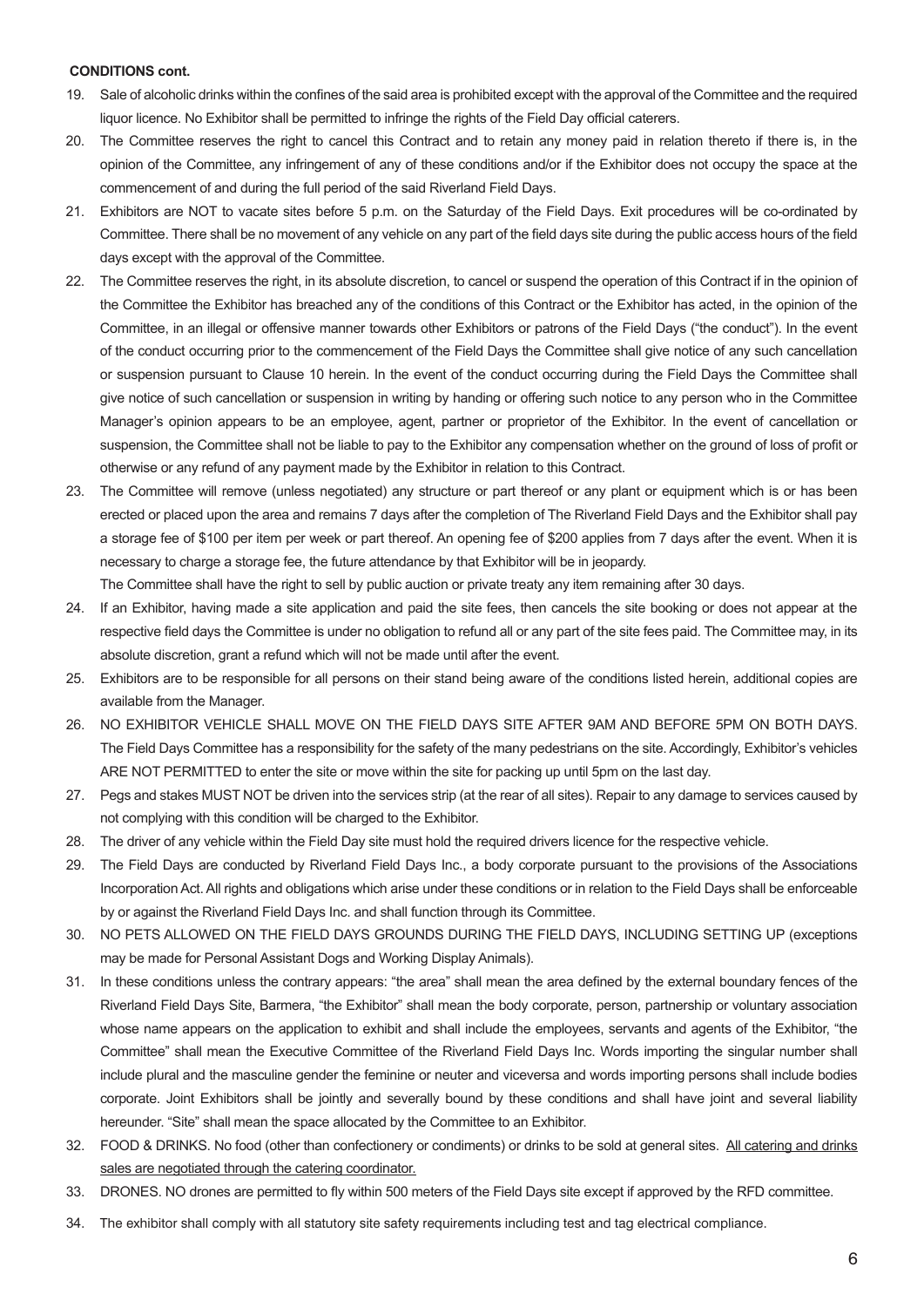# **GENERAL INFORMATION**

#### **ACCESS TO SITES**

Exhibitors may have access to their site as follows: Wednesday, MachinerythatisnotbrandnewmusthaveaBiosecuritySAMachinery Thursday & Friday - From 7.00am to 5.30pm, Saturday - From 7.00am Declaration of Cleanliness and be free of solls and plant quarantine 8.30pm, Friday- From 7.00am to 4.00pm. placed in this strip, the exhibitor will be held liable should any damage be to 8.30pm, Sunday - From 7.00am to 4.00pm.

#### **ACCOMMODATION ACCOMMODATION**

Camping on the Field Day site is not permitted. Please refer to the **All Pegs must be can** accommodation guide on page 20 and the various advertisements for allowed in the service supposed in the revision of the site for the site for the site for tasking or tasting or tasting the site for the site for the site f the major accommodation places. The major accommodation places in the major and Gambling and Gambling and Gambling and Gambling and Gambling and Gambling and Gambling and Gambling and Gambling and Gambling and Gambling and

#### **CAMPING**

Secretary at least 30 days before the event for bulk submissions. **CAR PARKING** No camping is permitted on the field days grounds.<br>The Contribution of the site of the site of the site of the contribution of the site of the contribution of the t

#### **CHAIRS & TRESTLES**

CHAIRS & IRESTLES<br>Chairs and trestles will be delivered to your site on the Thursday<br>morning before the Field Days. morning before the Field Days.

#### **CLEANUP**

All exhibited items and equipment must be removed promptly at the conclusion of the Field Days and in any case, within 7 days. A penalty applies - see condition 23.

#### **DRONES**

DRONES<br>No drones are permitted to fly within 500 meters of the Field Days site<br>DOWER except if approved by the RFD committee.

#### **CLEANUP ELECTRICAL CORDS & APPLIANCES**

application form. Bring your own a<br>All electrical cords and appliances used on the Field Day site must to 30m. All electrical cords and appliances used on the Field Day site must to 30m.<br>carry a current, valid test tag of compliance.

#### **EXHIBITS**

**ELECTRICAL CORDS & APPLIANCES** All exhibits must be in place 9.00 a.m. on the Friday morning and must All extensive the cordinate of the Cordinate on the Field Day site model and must carry and must carry **PUBLIC SERVICES** not be removed before 5.00 p.m. on the Saturday afternoon.<br>
a strategy and the second property are a strategy sponsors.

#### **EXHIBITOR PASSES**

Exhibitor Passes [arm bands] are issued on a two day basis, comprised of two separately identified passes, one for each day. The correct day **SAFETY** pass must be presented on entry. Each Exhibitor will automatically Exhibitors demonstrating angle grinders, cut off machines, welders passes: 10-14 sites 6x2 day passes: 15-23 sites 8x2 day passes: and fire and eye damage. Safety regulations must be complied with and place by 1.00 a.m. on the wednesday must be the Call any place by and the Wednesday must be fired. and must not be removed before 5.00 p.m. on the Thursday afternoon. pass must be presented on entry. Each Exhibitor will automatically receive the following:-1-4 sites 2x2 day passes; 5-9 sites 4x2 day passes; 10-14 sites 6x2 day passes; 15-23 sites 8x2 day passes; and

#### **FOOD & DRINKS**

No food (other than confectionery or condiments) or drinks to be sold<br>
Survey with from E.00 p.m. the P.00 p.m. Mandau to Mandau of the exhibitor Passes are included through and the six nights from a two data for six nights from 5.00 p.m. to 7.00 a.m. The Friday inclusive will be sixt in event way the catering coordinator.

#### **FORKLIFT**

Forklifts are available on Wednesday to Sunday of the Field Days week. Any requirement at other times is by special arrangement - fees **STRAW** may apply.

#### **HIRE OF MARQUEES AND EQUIPMENT**

It is the responsibility of the Exhibitors to make their own arrangements for the hire of marquees, straw, trestles, chairs, etc. Please refer to **FRUCK AND TRAILER PARKING** equipment. Straw, trestles and chairs may be ordered in your site<br>application form and will be delivered to your site.<br>Waste at the Field Days and aim to recycle as much waste generated<br>waste at the Field Days and aim to r advertisements in this Prospectus for suppliers of marquees and equipment. Straw, trestles and chairs may be ordered in your site application form and will be delivered to your site.

#### **INSURANCE**

All Exhibitors must have current liability insurance for the entire event Receptacles will be including setting up and removal and a copy kept on site.

#### $\blacksquare$ for the hire of matrices, straw, trestles, chairs, etc. Please refer to  $\blacksquare$ **INTERNET**

advertisements<br>The Field Develoke heel geed Teletre mebile phone internationalise The Field Days site has good Telstra mobile phone internet service.

#### application form and will be delivered to your site. **LOADING RAMP**

A loading ramp is available on site near the Exhibitor area.

#### Liability insurance by all exhibitors for the entire event **LIQUOR LICENCE** must be placed

If wood chips/sand are to be use<br>Any Exhibitor wishing to have alcoholic beverages on site for tasting some heavy duty plastic must be pl or sale MUST obtain a temporary licence from Liquor and Gambling must be removed after the event. If not removed, the Figure 1.<br>Commission Internet connection is available through the mobile phone Next German is available phone Next German is a second through the mobile phone Next German is a second through the mobile phone Next German is a second through the Commission.

#### **ACCESS TO SITES MARQUEE PEGS MACHINERY ENTERING SOUTH AUSTRALIA**

Machinery that is not brand new must have a Biosecurity SA Machinery Declaration of Cleanliness and be free of soils and plant quarantine material.

#### **MARQUEE PEGS**

be caused to underground services. All pegs must be covered and within the Exhibitor site. No pegs are allowed in the service strip between the rows of sites. If any pegs are placed in this strip, the Exhibitor will be held liable should any damage

#### **NOISE CONTROL**

 The Committee reserves the right to control or prohibit the operation of any machinery or equipment which causes undue noise, nuisance or inconvenience to other Exhibitors.

#### **PETS**

No pets allowed on the field days grounds during the field days, including<br>All exhibited items and equipment must be removed promptly at the setting up (exceptions may be made for personal assistant dogs and<br>conclusion of No pets allowed on the field days grounds during the field days, including setting up (exceptions may be made for personal assistant dogs and working display animals).

#### **PHOTOCOPYING**

**CHAIRS & CHAIRS & CHAIRS & CHAIRS & CHAIRS & CHAIRS & CHAIRS & CHAIRS & CHAIRS & CHAIRS & CHAIRS & CHAIRS & CHAIRS & CHAIRS & CHAIRS & CHAIRS & CHAIRS & CHAIRS & CHAIRS & CHAIRS & CHAIRS & CHAIRS & CHAIRS & CHAIRS & CHAIR** This service is available at the Administration Centre. A small fee applies.

#### **POWER**

30m. Power service is available to most sites and may be booked on your application form. Bring your own test compliant extension cord - up to 30m.

#### **PUBLIC ADDRESS ADVERTISING**

No advertising over the public address system is available. Announcements which may appear to be advertising are to acknowledge Field Day sponsors.

#### **PUBLIC SERVICES**

POBLIC SLAVICLS<br>Babies Feed & Change Room, St John Ambulance, Police.

#### **SAFETY**

etc. are warned of the danger of flying particles which may cause proper guards must be fitted.

#### **SECURITY SECURITY**

The catering coordinator.<br>
The catering coordinator.<br>
The catering coordinator.<br>
The catering coordinator and the caterial coordinator and the caterial coordinator and the caterial coordination of accept liability for any Surveillance within the Field Days security fenced area will be provided for seven nights from 5.00 p.m. to 7.00 a.m. Monday to Monday of the Field Days Week. The Field Day organisers will assist in every way to safeguard equipment. However, the Riverland Field Days Inc. will property.

#### **STRAW**

Straw bales can be ordered on your application form, and will be Straw bales can be ordered on your application form, and will be delivered to your site. Any straw left on the site after Sunday midday HIRE OF MARQUEES AND EQUIPMENT **For a state on the Monday area available on the Monday** and Thursday and Thursday of the Committee.

#### **TRUCK AND TRAILER PARKING**

Is available in the loading ramp area on the northern side.

#### **WASTE REMOVAL**

The Riverland Field Days Committee has adopted a policy of Zero Waste at the Field Days and aim to recycle as much waste generated during the event as possible.

and ask that you assist by carefully disposing your waste, eg cardboard, paper etc. appropriately. Cardboard boxes must be collapsed. There will be a cardboard pick up service before and after the event. Cardboard and boxes **must not** be placed in wheelie bins. Receptacles will be placed around the site for various types of waste,

#### ask that you assist us by carefully disposing your waste, eg cardboard, WATER FOR HUMAN CONSUMPTION

There is no water treated for human consumption available at the site.

### **WOOD CHIPS/SAND**

If wood chips/sand are to be used in the display, a sheet of shadecloth or heavy duty plastic must be placed under them. All wood chips etc. must be removed after the event. If not removed, the Field Days will remove and charge a cost to the Exhibitor.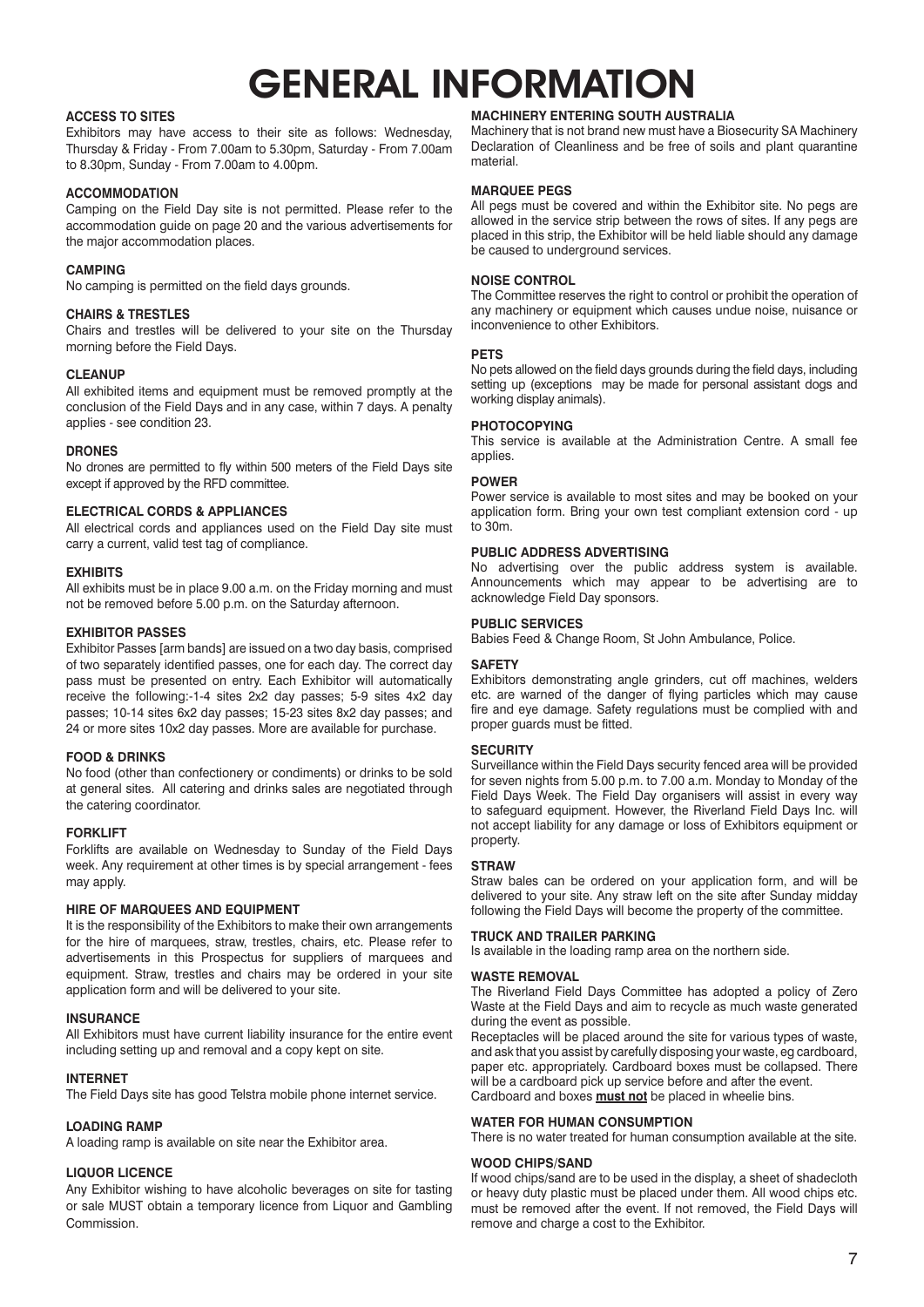# **SPECIAL SITE PACKAGES BOOTH SITE PACKAGES**

**EXHIBITION PAVILION**

**MARQUEE**

**\$1075** (before 31/7)

**\$975** (before 31/7)

# *Inc. in Both Options…*

- •One 3m x 3m undercover site
	- •One 10 amp power outlet
	- •One trestle and two chairs
		- •Two 150 watt spotlights
- •3m x 3m x 2.4m high Velcro compatible 3-sided erected booth
- •Company name on fascia signboard over the front of the booth

# ELECTRICAL TEST & TAG COMPLIANCE

## **EXHIBITORS MUST ENSURE ALL ELECTRICAL APPLIANCES AND EQUIPMENT USED ON THEIR SITE IS COMPLIANT WITH A CURRENT TEST AND TAG CERTIFICATE.**

**A Test & Tag service is provided on site on Thursday 15th September and throughout the Field Days. Simply call the service provider below.**



SafePower Test & Tag Systems is available to test your appliances on site for the Riverland Field Days

There will be a minimum charge of \$25 plus GST for any testing required at the Field Days (four or less) any testing above four tags will be charged at the rate of \$5.50 per item plus GST.

All items will be visually tested for any faults before being put through a series of tests including Earth Continuity, Insulation Resistance, Earth Leakage and Polarity once the item passes all relevant test it will be tagged appropriately.

# **TEST AND TAG PRICING FOR RIVERLAND FIELD DAYS 2022**

In the event an item fails SafePower will notify you and either repair or replace where possible.

On completion of testing you will receive a disc containing all of your Test Results, Asset list and a copy of your Invoice which can either be paid on the day with cash or our bank details will be provided if you would like to make payment via internet.

Thank you for using SafePower Test & Tag Systems Riverland and Sunraysia to help make your site safe for your employees and customers.

**WE HOPE YOU HAVE A GREAT FIELD DAYS —** *Ask Us About Our Safety Services For Your Business* **PHONE BRENDON ON 0497 569 169 OR CALL 1300 760 636**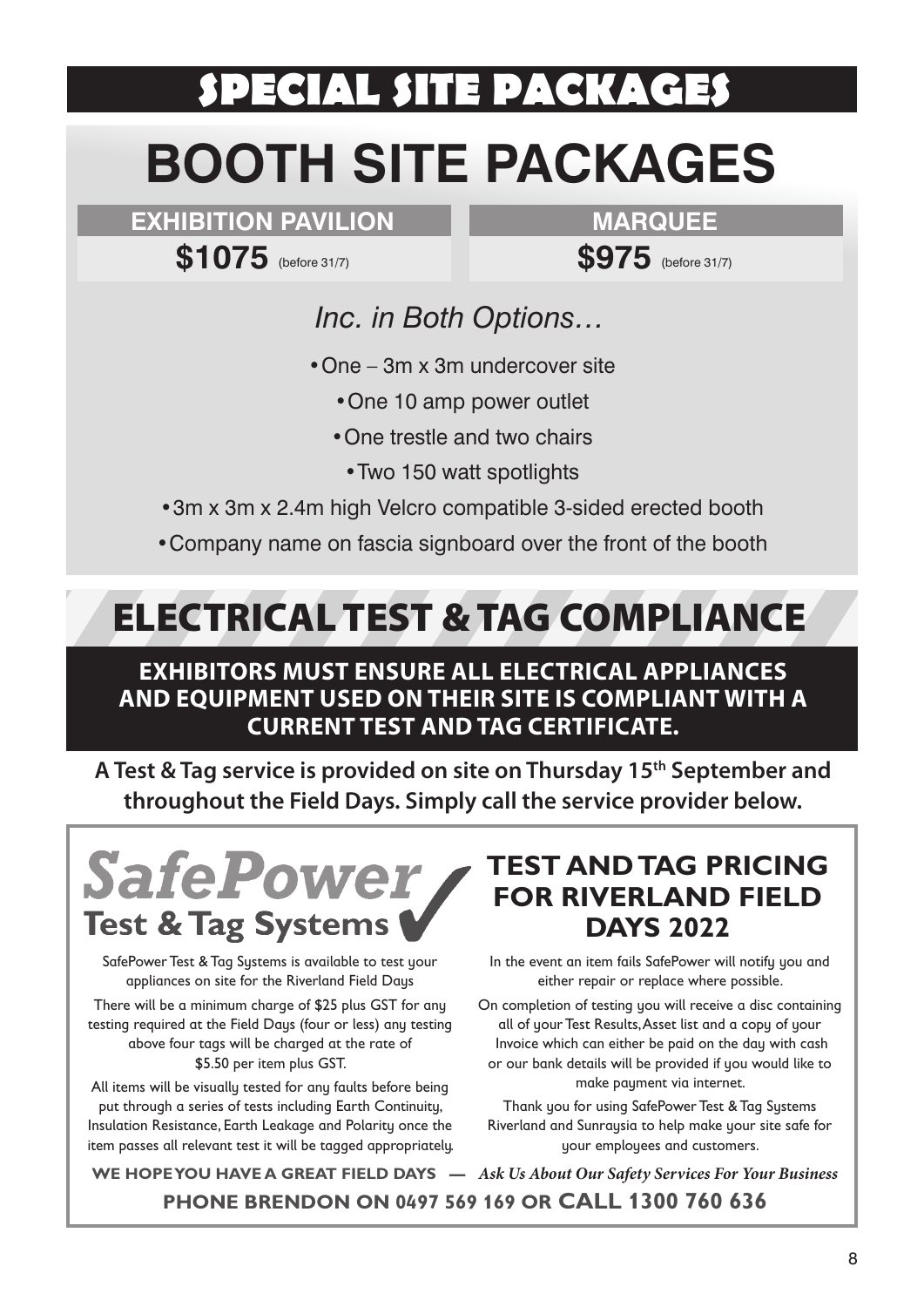# **PREMIUM OUTDOOR SITES**

Exhibitors now have the opportunity to secure Premium Outdoor sites in Central Boulevard,

Pavilion Boulevard and North Boulevard subject to:-

1. Availability, and 2. Meeting the Premium Site criteria.

These sites are identified on the master site plan and will be allocated under this policy.

**Contact the Manager to discuss Premium Site opportunities, options and criteria.**

# **BUSINESS PARTNERSHIPS**

# *An opportunity to promote your business*

The Business Partnership packages provide promotional activities aimed at attracting additional customers through the door. There is a Business Partnership package to suit all sized businesses.

Partnerships include options for highway signage, website promotion, free sites and passes, media promotions and others.

Please indicate your interest by ticking the box on page 2

*Major Business Partner • Strategic Business Partner • Associate Business Partner • Special Event Business Partner*

**Contact the Manager to discuss a package to suit your business – Ph: 0409 099 122**

## **NO DOGS ALLOWED ON SITE NO EXHIBITOR VEHICLE MOVEMENT ON SITE 9.00am to 5.00pm**

**Except for personal assistance dogs and display working dogs The Site on the site on the site on the site on the site on the site on the site on the site on the site on the site during**  $\alpha$ 

# EXHIBITOR BOOKING CHECK LIST

## EXHIBITOR SETTING UP TIMES

7.00am to 5.30pm

|               | <b>SITF</b>                      |
|---------------|----------------------------------|
|               | <b>POWER</b>                     |
|               | PASSES                           |
| SO(2)         | <b>STRAW</b>                     |
|               | PROGRAM ADVERTISEMENT            |
|               | <b>ACCOMMODATION</b>             |
|               |                                  |
|               | TENT/MARQUEE                     |
|               | <b>SITE SAFETY PLAN</b>          |
|               | <b>TRESTLES ETC</b>              |
| <b>PRINTS</b> | SITE PERSONNEL SAFETY            |
|               | ELECTRICAL TEST & TAG COMPLIANCE |
|               |                                  |

**DEADLINE: Lodgement date to ensure listing in the official program – 31st July**



The Safari is an educational, interactive trail for children to explore the Field Days with their parents, collecting items along the way.

This is a great opportunity for exhibitors to interact with a wider group of the public And promote your products.

> Safari sites are easily identified and well promoted.

**For more information contact Renmark Children's Centre: (08) 8586 6063 or kindy.director@renmarkpre.sa.edu.au**